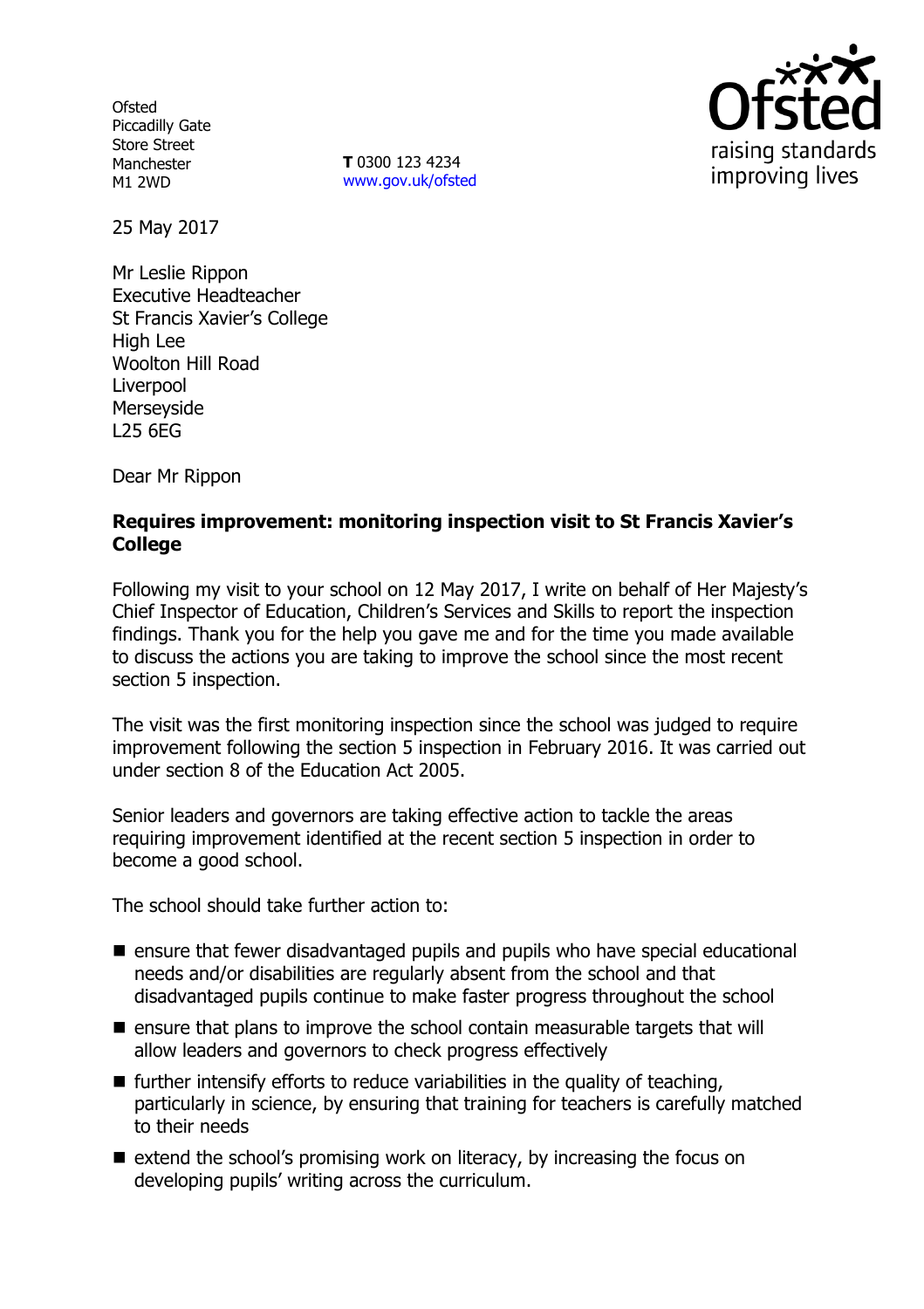

# **Evidence**

During the inspection, meetings were held with the executive headteacher, the head of school, other senior leaders, a group of teachers, pupils, members of the governing body, a representative of the local authority and a representative from the archdiocese to discuss the actions taken since the last inspection. The school improvement plan and self-evaluation document were evaluated. I undertook a learning walk and work scrutiny with leaders from the school.

## **Context**

Since the previous inspection, you have been appointed as the school's executive headteacher. A deputy headteacher has been promoted to head of school. You have created the position of deputy special educational needs coordinator and this role is fulfilled by an experienced teacher from the school. You have also appointed a new librarian.

## **Main findings**

You have overseen significant improvements since the previous inspection and there is clear evidence to indicate that the school is moving forwards in many important areas. Your evaluation of the school's work is thorough and perceptive. You recognise the impact of the work you have already done but do not underestimate the scale of the task still facing the school. You have injected the school community with a renewed sense of urgency and determination to improve and it is clearly evident that both pupils and staff feel that the school is improving quickly. In tandem with the governing body, you have created effective structures for driving far-reaching improvements. In particular, the 'governor monitoring group' plays a key role in holding leaders to account and maintaining an intense focus on improving provision in areas where the need is greatest.

Your plans to improve the school are detailed and suitably broad. Your plans make it clear what actions are to be taken and who is accountable for developments in particular areas. Despite this, your plans do not contain clear measurable targets and benchmark indicators that would enable governors and leaders to more accurately evaluate the progress that is being made.

The actions taken to improve the quality of teaching are having a positive impact and pupils are making quicker progress across the curriculum and particularly in key stage 3. In the lessons I saw and the books I scrutinised, it is clear that the majority of teachers have increased their expectations of what pupils can achieve, including the most able pupils. The school has introduced a new marking and feedback policy and this has led to improvements in the way that pupils respond to feedback they are given by their teachers. Pupils told me that they greatly appreciate the improvements that have been made to teaching and they feel that teachers really care about the amount of progress they make. They find most lessons interesting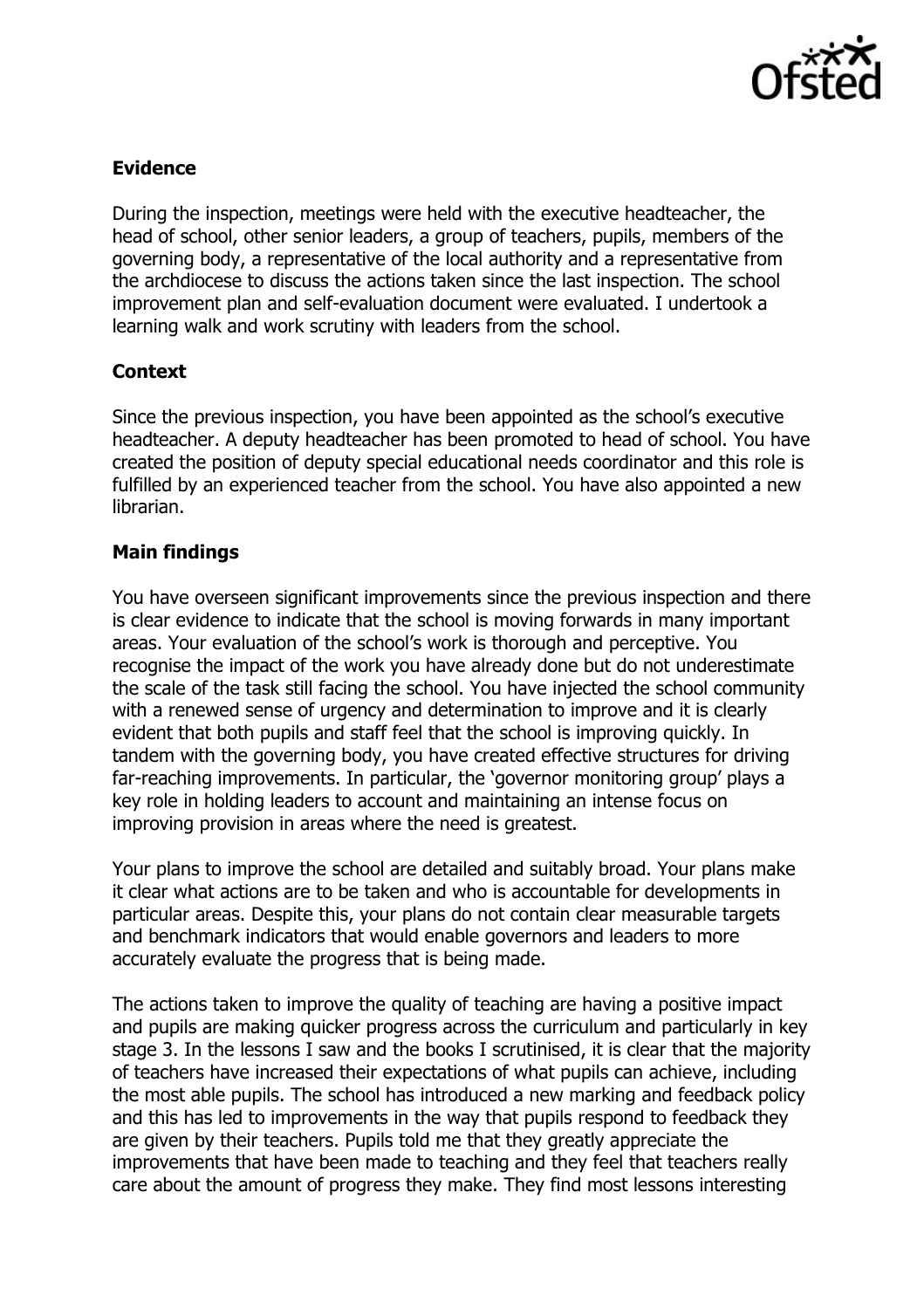

and useful. In particular, pupils said that they really enjoy learning history and geography. Despite this, there is still too much variability in the quality of teaching. Teaching is particularly strong in languages and English. However, standards of teaching remain stubbornly variable in science. You are acutely aware of this issue and your own monitoring of teaching rightly indicates that teaching is improving much quicker in some subjects compared to others.

Teachers greatly value the improvements that have been made to their training. In particular, they see importance in their work with teachers in other subjects to develop important aspects of teaching. Leaders involve teachers in a vibrant debate about what constitutes effective teaching and learning. Your team has introduced many mechanisms for sharing effective ideas on teaching and this is clearly having an impact on increasing the effectiveness of teaching. Despite this, you are not yet ensuring that teachers receive specific training that supports them to address their practice in areas that have been identified as needing improvement. As a result, some teachers have not improved their practice quickly enough since the previous inspection.

You have been successful in improving pupils' literacy skills. Leaders have focused on improving pupils' speaking, listening and reading skills. You have created a strong reading culture in which the majority of your pupils enjoy reading. Furthermore, the implementation of your new feedback policy is starting to make a positive contribution to the development of pupils' spelling, punctuation and grammar. Despite this, you acknowledge that more needs to be done to develop pupils' writing across the curriculum.

Pupils performed better in the 2016 external examinations compared to recent years. In the GCSE examinations, pupils demonstrated that they had made quicker progress in most areas of the curriculum. You presented information which indicates that pupils are making even faster progress this year. Pupils who have special educational needs and/or disabilities performed particularly well in external examinations last year. You have also improved provision more broadly for these pupils. You have significantly increased leadership capacity in this area and leaders have transformed the school's approach to supporting these pupils. The special educational needs coordinator (SENCo) and the new deputy SENCo now take responsibility for ensuring that these pupils fulfil their academic and social potential. They have ensured that all subject leaders maintain a consistent focus on providing effective teaching for these pupils. As a result, pupils who have special educational needs and/or disabilities are making progress that is at least as fast as others throughout the school.

You also presented information to indicate that disadvantaged pupils are making quicker progress throughout the school. Disadvantaged pupils are making faster progress because leaders have increased teachers' awareness of the need to challenge these pupils. Disadvantaged pupils are making faster progress in mathematics and differences in the progress of these pupils and others are